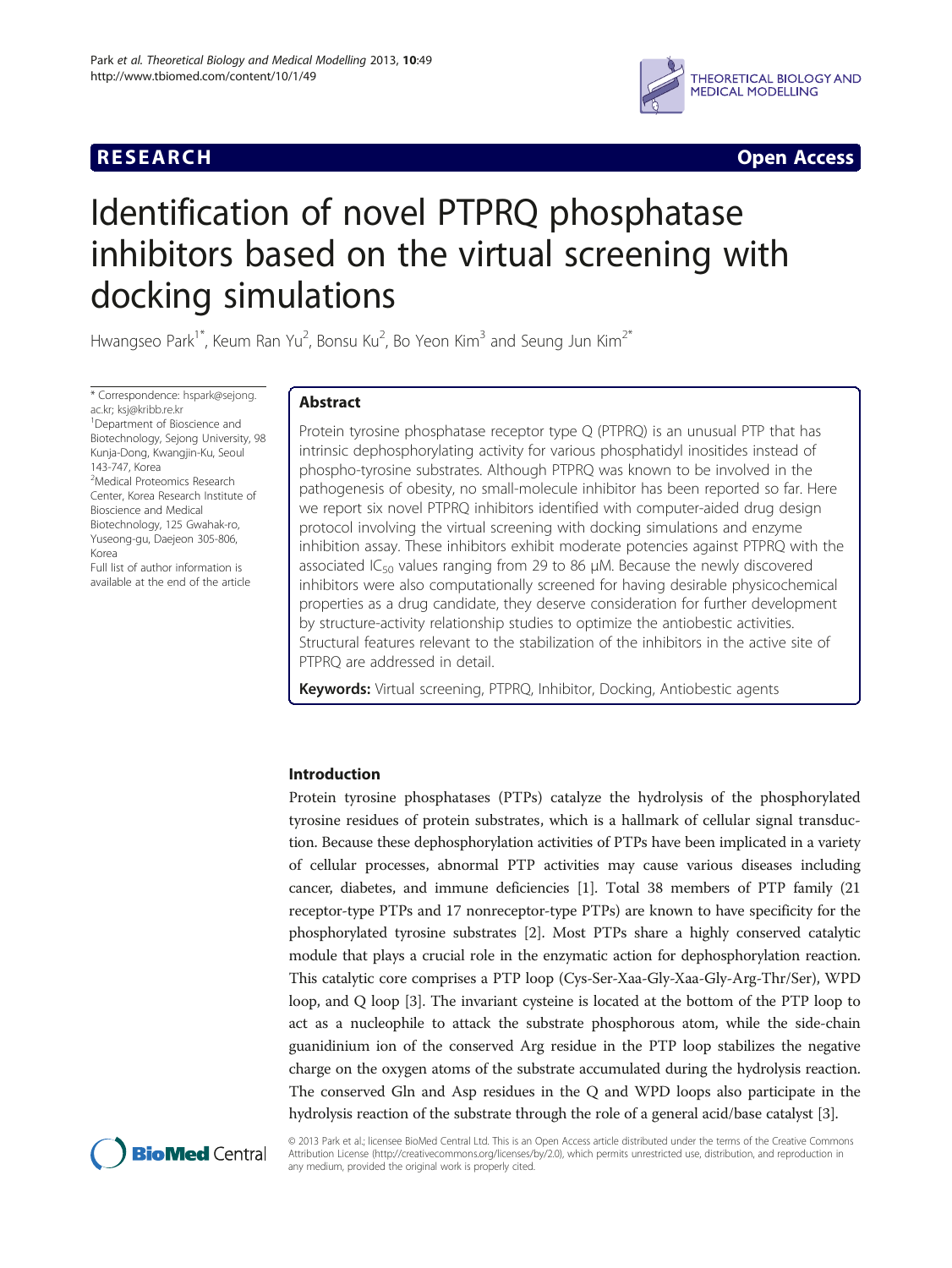PTP receptor type Q (PTPRQ) is a member of the receptor type PTP family that contains 18 extracellular fibronectin domains and one cytoplasmic catalytic domain. Although the primary sequence of the catalytic domain of PTPRQ (PTPRQ-C) shows a high degree of similarity to those of the known PTPs, PTPRQ displays an unusual catalytic behavior. For example, it has intrinsic dephosphorylating activity for various phosphatidyl inositides (PIs) but not for phospho-tyrosine substrates [[4](#page-9-0)]. Furthermore, PTPRQ negatively regulates the proliferation and survival of cells by lowering the level of phosphoinositol phosphates (PIPs) [\[5](#page-9-0)]. This characteristic dephosphorylating activity can be attributed in a large part to the difference in amino-acid sequence of the WPD loop in which the conserved aspartate is replaced with a glutamate. This hypothesis was supported by the experimental finding that the reverse mutation of glutamate to aspartate in the WPE motif caused PTPRQ to gain catalytic activity toward pTyr while losing the activity with respect to PI substrates [\[5](#page-9-0)]. Four catalytically active members of the classical PTP family (PTPRQ, PTPRU, PTPD1 and HDPTP) in human genome possess the WPE motif instead of the WPD one, the structures of which have not characterized yet except for PTPRQ. PTPRQ is also homologous to a few PTPs such as phosphatase and tensin homolog (PTEN) and myotubularin phosphatases, which have the catalytic capability to dephosphorylate PIs [\[2\]](#page-9-0). A line of experimental evidence showed that the loss of PTPRQ gene could lead to the hearing impairment associated with vestibular dysfunction [\[6](#page-9-0)-[8\]](#page-9-0). It was also demonstrated that the overexpression of PTPRQ caused the differentiation of mesenchymal stem cells (MSCs) into adipocytes, which leads to the pathogenesis of obesity [[9\]](#page-9-0). This indicates that PTPRQ can serve as an effective target for development of new antiobestic drugs.

Very recently, X-ray crystal structure of human PTPRQ has been reported in complex with the sulfate ion bound in the active site as a surrogate for the phosphate group of substrates [[10\]](#page-9-0). In this structure, PTPRQ adopts an open conformation in which the residues of WPE loop stay distant from the active site. It has a flatter active site than other PTPs to accommodate the PIP substrates that are larger than the phosphorylated tyrosine. The presence of structural information about the nature of the interactions between PTPRQ and small-molecule ligands can make it a plausible task to design the potent inhibitors that may develop into an antiobestic drug. Nonetheless, the discovery of PTPRQ inhibitors has lagged behind the biological and structural studies. To the best of our knowledge, no small-molecule PTPRQ inhibitor has been reported so far in the literature at least. In this paper, we report the novel classes of PTPRQ inhibitors identified through the structure-based drug design protocol involving the virtual screening with docking simulations and *in vitro* enzyme assay. Computer-aided drug design has not always been successful due to the inaccuracy in the scoring function, which leads to a weak correlation between the computational predictions and experimental results for binding affinities [[11\]](#page-9-0). Therefore, we implement an accurate solvation free energy function into the scoring function to enhance the accuracy in calculating the binding free energies between PTPRQ and the putative inhibitors. This modification of the scoring function seems to improve the potential for designing the new inhibitors with high activity [\[12\]](#page-9-0). It will be shown that docking simulations with the improved binding free energy function can be a useful tool for enriching the chemical library with molecules that are likely to have desired biological activities, as well as for elucidating the activities of the identified inhibitors.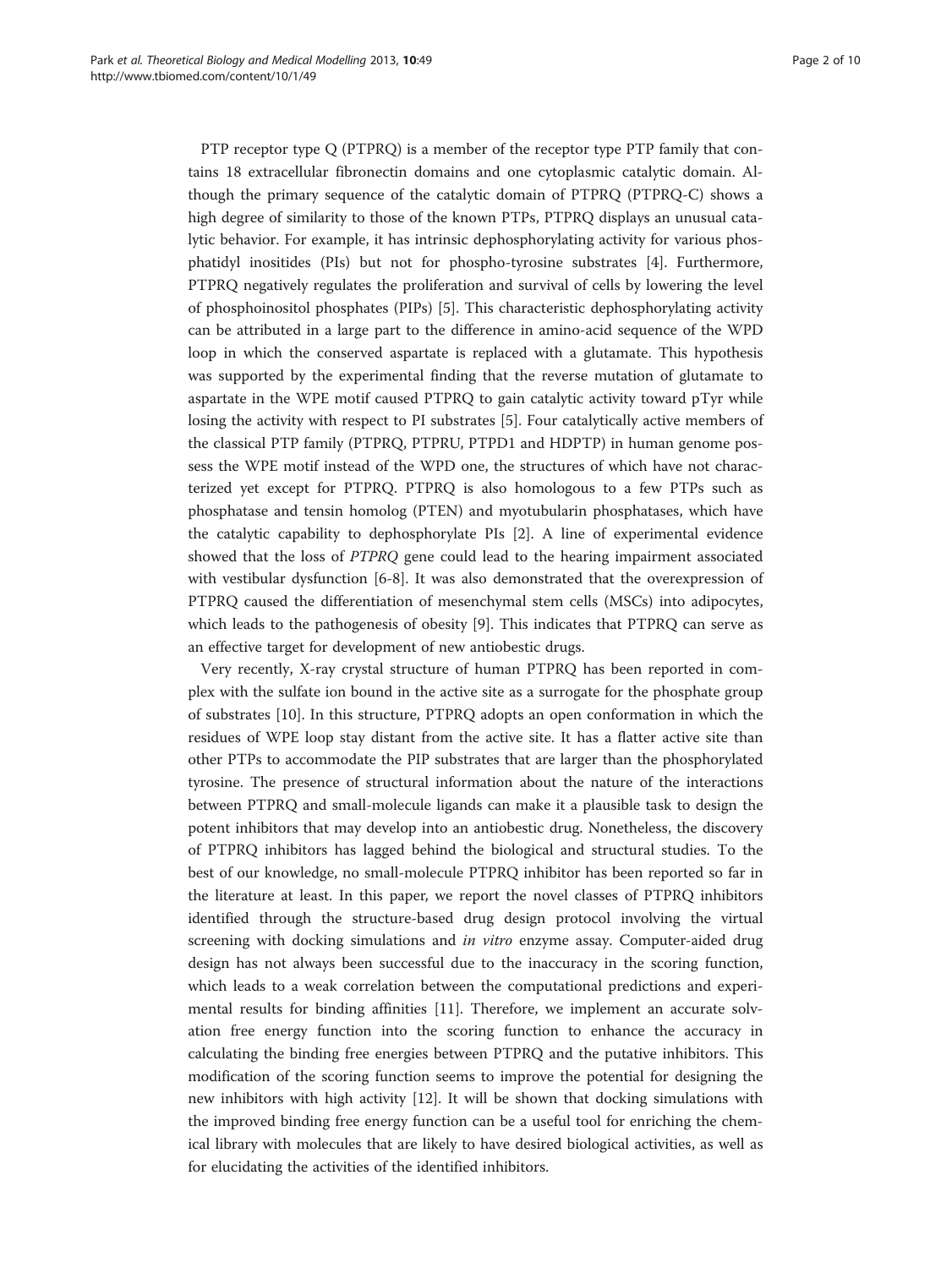## <span id="page-2-0"></span>**Methods**

3D atomic coordinates in the X-ray crystal structure of human PTPRQ in complex with the sulfate ion as a substrate analogue (PDB code: 4ikc) were selected as the receptor model in the virtual screening. After removing the crystallographic water molecules, hydrogen atoms were added to each protein atom. A special attention was paid to assign the protonation states of the ionizable Asp, Glu, His, and Lys residues in the original Xray structure of PTPRQ. The side chains of Asp and Glu residues were assumed to be neutral if one of their carboxylate oxygens pointed toward a hydrogen-bond accepting group including the backbone aminocarbonyl oxygen at a distance within 3.5 Å, a generally accepted distance limit for a hydrogen bond of moderate strength [[13](#page-9-0)]. Similarly, the lysine side chains were assumed to be protonated unless the NZ atom was in proximity of a hydrogen-bond donating group. The same procedure was also applied to determine the protonation states of ND and NE atoms in His residues.

The docking library for PTPRQ comprising about 260,000 synthetic and natural compounds was constructed from the latest version of the chemical database distributed by Interbioscreen [\(http://www.ibscreen.com\)](http://www.ibscreen.com/) containing approximately 500,000 synthetic and natural compounds. Prior to the virtual screening with docking simulations, they were filtrated on the basis of Lipinski's "Rule of Five" to adopt only the compounds with the physicochemical properties of potential drug candidates [[14](#page-9-0)] and without reactive functional group(s). To remove the structural redundancies in the chemical library, structurally similar compounds with a Tanimoto coefficient exceeding 0.85 were clustered into a single representative molecule. Molecular similarities were measured using the fingerprints of each molecule, generated using the Daylight software as an ASCII string of 1's and 0's. In this way, a docking library consisting of 260,000 compounds was constructed. All compounds included in the docking library were then processed with the CORINA program to generate their 3D atomic coordinates, followed by the assignment of Gasteiger-Marsilli atomic charges [\[15](#page-9-0)]. We used the AutoDock program [\[16](#page-9-0)] in the virtual screening of PTPRQ inhibitors because the outperformance of its scoring function over those of the others had been shown in several target proteins [[17\]](#page-9-0). AMBER force field parameters were assigned for calculating the van der Waals interactions and the internal energy of a ligand as implemented in the original AutoDock program. Docking simulations with AutoDock were then carried out in the active site of PTPRQ to score and rank the compounds in the docking library according to their calculated binding affinities.

In the actual docking simulation of the compounds in the docking library, we used the empirical AutoDock scoring function improved by the implementation of a new solvation model for a compound. The modified scoring function can be expressed in the following form.

$$
\Delta G_{bind}^{aq} = W_{vdW} \sum_{i=1} \sum_{j=1} \left( \frac{A_{ij}}{r_{ij}^{12}} - \frac{B_{ij}}{r_{ij}^6} \right) + W_{hbond} \sum_{i=1} \sum_{j=1} E(t) \left( \frac{C_{ij}}{r_{ij}^{12}} - \frac{D_{ij}}{r_{ij}^{10}} \right) + W_{elec} \sum_{i=1} \sum_{j=1} \sum_{\varepsilon} \frac{q_i q_j}{\varepsilon(r_{ij}) r_{ij}} + W_{tor} N_{tor} + W_{sol} \sum_{i=1} \left\{ S_i O_i^{\max} + (P_i - S_i) \sum_{j \neq i} V_j e^{-\frac{r_{ij}^2}{2\sigma^2}} \right\}
$$
\n
$$
(1)
$$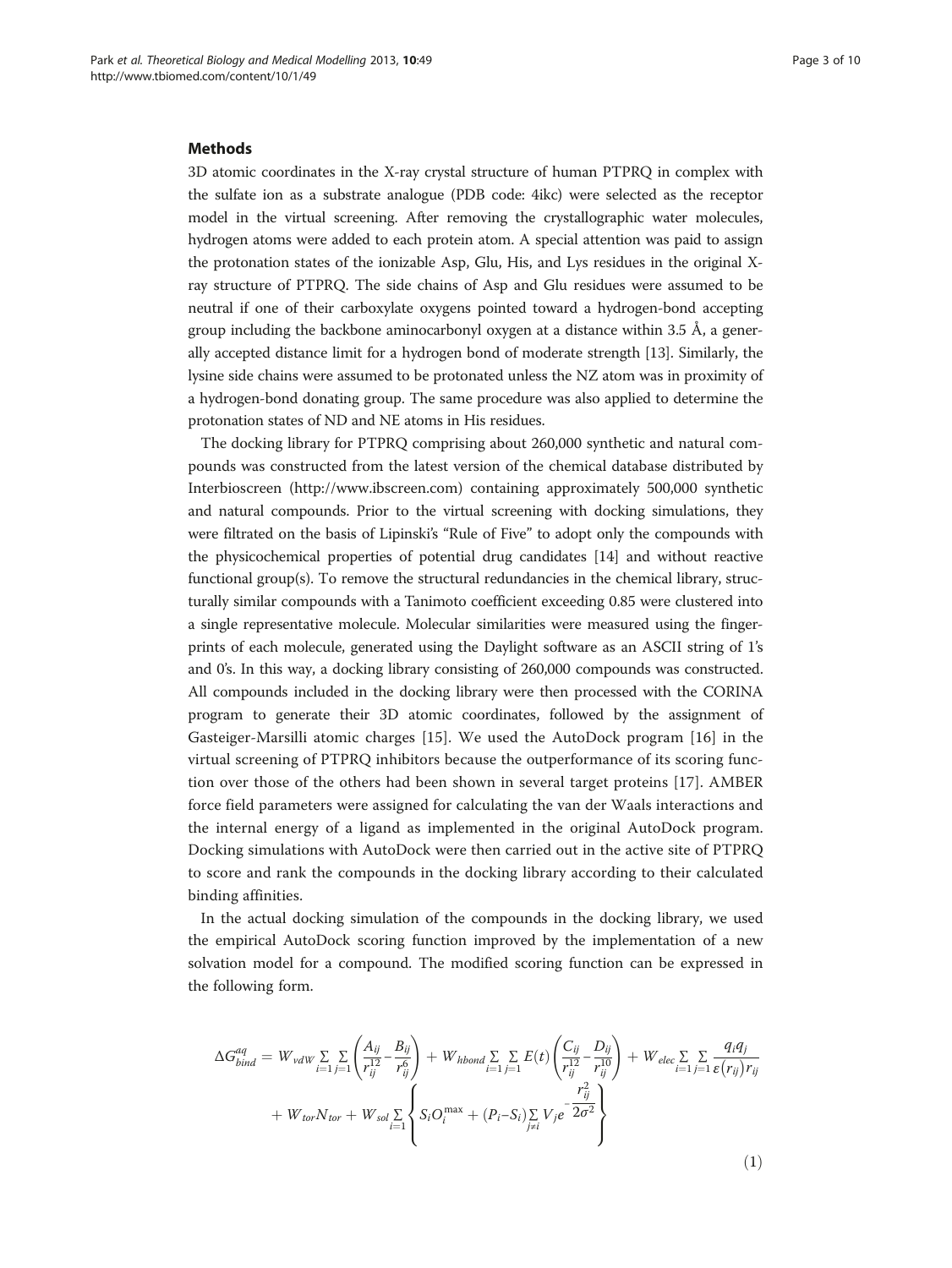Here  $W_{vdW}$ ,  $W_{hbond}$ ,  $W_{elec}$ ,  $W_{ton}$  and  $W_{sol}$  are the weighting factors of van der Waals, hydrogen bond, electrostatic interactions, torsional term, and desolvation energy of the inhibitors, respectively.  $r_{ij}$  represents the interatomic distance, and  $A_{ij}$ ,  $B_{ij}$ ,  $C_{ij}$ , and  $D_{ij}$ are related to the depths of the potential energy well and the equilibrium separations between the two atoms. The hydrogen bond term has an additional weighting factor,  $E(t)$ , representing the angle-dependent directionality. Cubic equation approach was applied to obtain the dielectric constant required in computing the interatomic electrostatic interactions between PTPRQ and a ligand molecule [[18\]](#page-9-0). In the entropic term,  $N_{tor}$  is the number of rotatable bonds in the ligand. In the desolvation term,  $S_i$  and  $V_i$  are the solvation parameter and the fragmental volume of atom i [[19](#page-9-0)], respectively, while  $O_i^{\max}$  stands for the maximum atomic occupancy. The self-solvation parameter  $P_i$  represents the extent of the stabilization of the solute atom  $i$  due to the intramolecular interactions with the rest of solute atoms. Inclusion of this self-solvation effect in the scoring function is necessary because the calculated molecular solvation free energies were shown to be inaccurate in the absence of the self-solvation term [[20](#page-9-0)]. To calculate the contribution of molecular solvation free energy term in Eq. [\(1](#page-2-0)), we used the atomic parameters developed by Choi and coworkers [\[20\]](#page-9-0). This modification of the solvation free energy term is expected to increase the accuracy in virtual screening because the underestimation of ligand solvation often leads to the overestimation of the binding affinity of a ligand with many polar atoms [\[12\]](#page-9-0).

The catalytic domain of PTPRQ (PTPRQ-C, residues 2661–2948) was subcloned into pET28a and overexpressed using Escherichia coli BL21 (DE3) strain. Cells were grown at 291 K after induction with 0.1 mM IPTG for 20 hours. His-tagged PTPRQ-C was purified by nickel-affinity chromatography. 150 compounds selected from the precedent virtual screening were evaluated for their in vitro inhibitory activity against the recombinant human PTPRQ. Initial inhibitor screening was performed by monitoring the extent of hydrolysis of p-Nitrophenyl Phosphate (pNPP) with a spectrofluorometric assay. The purified PTPRQ-C (1.5  $\mu$ M), pNPP (5 mM), and a candidate inhibitor were incubated in the reaction mixture containing 50 mM Bis-Tris (pH 6.0), 2 mM dithiothreitol for 60 minutes. This enzymatic reaction was stopped with the addition of sodium hydroxide (0.5 M). The phosphatase activities were then checked by the absorbance changes due to the hydrolysis of the substrate at 405 nm.  $IC_{50}$  values of the inhibitors were determined from direct regression curve analysis.

Six PTPRQ inhibitors identified under the above reaction conditions were further investigated using  $PI(3,4,5)P_3$  as the substrate (Cayman Chemical). The enzymatic activity of PTPRQ was measured in 80 μL reaction mixture containing 50 mM Tris–HCl (pH 6.0), 10 mM dithiothreitol, 300  $\mu$ M PI(3,4,5)P<sub>3</sub>, 100  $\mu$ M inhibitor, and 1.5  $\mu$ M of the purified catalytic domain of PTPRQ. The mixture was incubated for 60 minutes at 310 K, and the enzymatic reaction was stopped by the addition of 20 μL of malachite green/ammonium molybdate reagent (Bioassay systems). The absorbance was measured at 650 nm using a plate reader.

## Results and discussion

Of the 260,000 compounds screened with docking simulations in the active site of PTPRQ, 150 top-scored compounds were selected as virtual hits. All of them were available from the compound supplier and were tested for having the inhibitory activity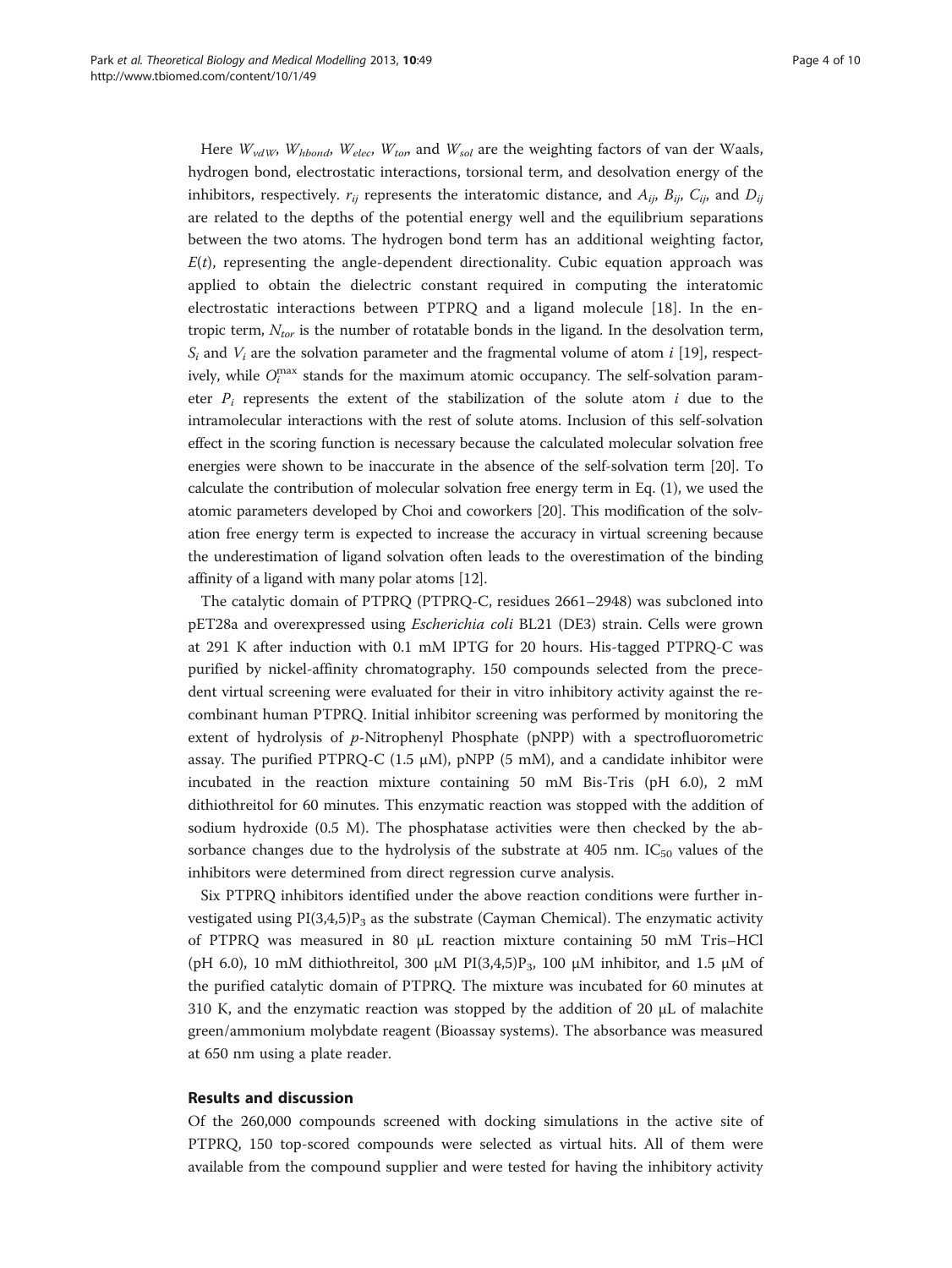against PTPRQ at the concentration of 100  $\mu$ M. As a result, we identified the six compounds that inhibited the catalytic activity of PTPRQ by more than 50% at 100  $\mu$ M, which were selected to determine the  $IC_{50}$  values. The chemical structures and the inhibitory activities of the identified PTPRQ inhibitors are shown in Figure 1 and Table [1](#page-5-0), respectively. The structures of remaining 144 inactive compunds are also provided in Additional file [1.](#page-8-0) We note that 1, 2, and 3–6 include pyrimidine-2,4,6-trione, 2-iminothiazolidin-4-one, and carboxylate moieties in the molecular structures, respectively. These chemical groups are expected to serve as a surrogate for the substrate phosphate group with negative charge. To the best of our knowledge, compounds 1–6 have not been reported as a phosphatase inhibitor so far. In addition, no additional biological activity was found for the six inhibitors at least in the two most popular chemical databases, ChEMBL and PubChem.

As can be seen in Table [1](#page-5-0), the potencies of the six PTPRQ inhibitors are moderate with the IC<sub>50</sub> values ranging from 29.9 to 85.7  $\mu$ M. These modest inhibitory activities can be understood because PTPRQ has a flat and shallow active site, which makes it difficult for the inhibitors to be fully accommodated [[21](#page-9-0)]. To improve the inhibitory activities, therefore, some chemical groups should be added to 1–6 in such a way that the resulting derivatives can be stabilized not only in the active site but also in other peripheral binding pockets. Despite the modest inhibitor potencies, 1–6 deserve consideration for further development by structure-activity relationship (SAR) studies to optimize the antiobestic activities because they are structurally diverse and were computationally screened for having desirable physicochemical properties as a drug candidate.

To obtain structural insight into the inhibitory mechanisms of the identified PTPRQ inhibitors, their binding modes in the active site were investigated in a comparative fashion. Figure [2](#page-5-0) shows the lowest-energy conformations of  $1-6$  in the active site gorge of PTPRQ calculated with the modified AutoDock program. The results of these docking simulations are self-consistent in the sense that the functional groups of similar chemical character are placed in similar ways with comparable interactions with the

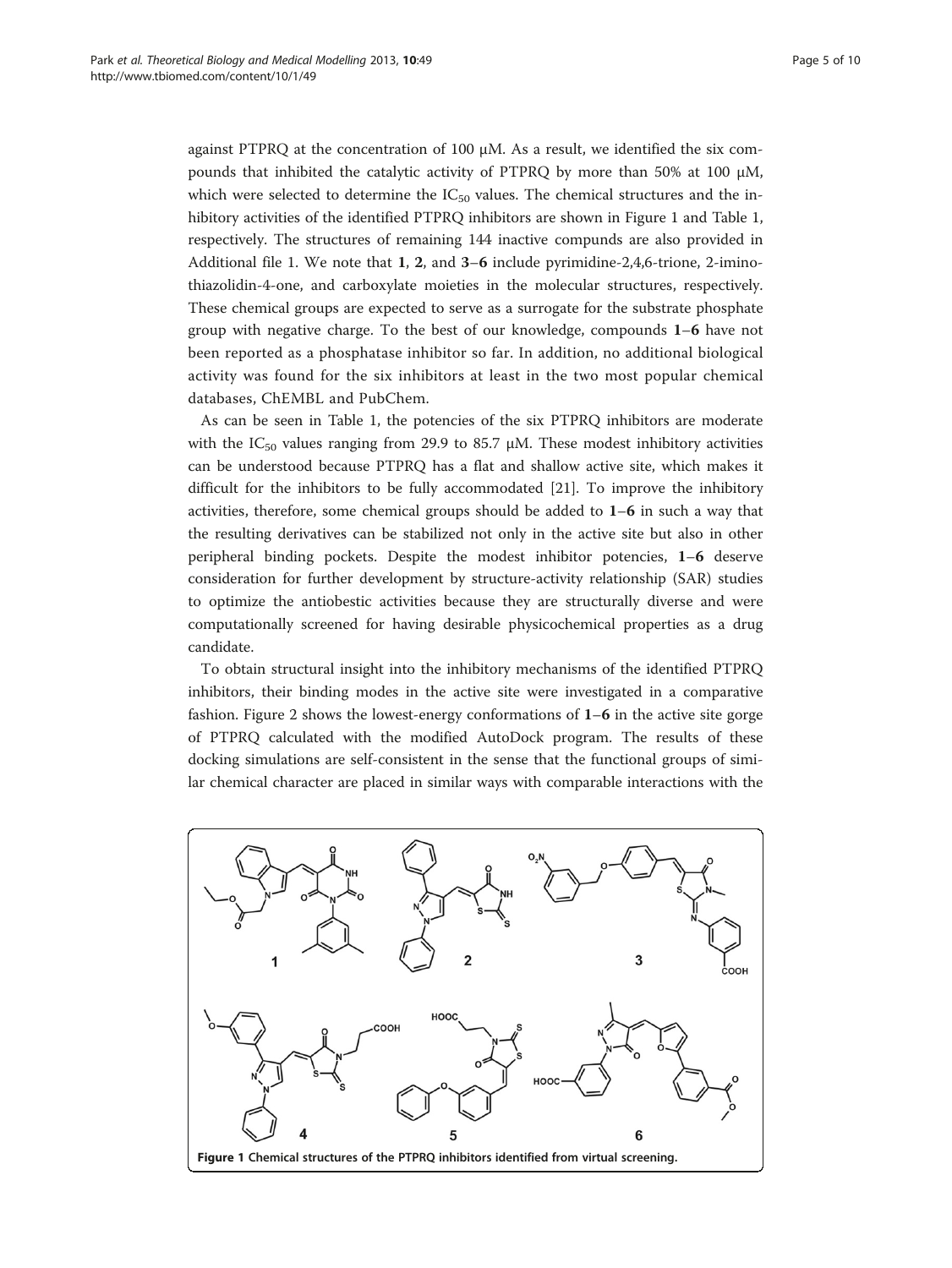| --<br>. . |           |  |
|-----------|-----------|--|
| Compounds | $IC_{50}$ |  |
|           | 29.9      |  |
| 2         | 85.7      |  |
| 3         | 63.8      |  |
| 4         | 44.8      |  |
| 5         | 65.3      |  |
| 6         | 73.1      |  |
|           |           |  |

<span id="page-5-0"></span>Table 1  $IC_{50}$  values (in  $\mu$ M) of 1–6 against PTPRQ

protein groups. As revealed by the superimposed structures of  $1-6$  in Figure 2, for example, the polar groups (pyrimidine-2,4,6-trione, 2-imino-thiazolidin-4-one, and carboxylate moieties) point toward the catalytic cysteine residue (Cys2879) located at the bottom of active site while the hydrophobic groups are directed to the WPD loop that resides above the active site. These common features in the calculated binding modes indicate that PTPRQ inhibitors should include an effective surrogate for the substrate phosphate group and simultaneously the hydrophobic groups for binding to the WPD loop. In order to examine the possibility of the allosteric inhibition of PTPRQ by 1–6, docking simulations were carried out with the grid maps for the receptor model so as to include the entire part of the catalytic domain of PTPRQ. However, the binding configuration in which an inhibitor resides outside the active site was not observed for any of the new inhibitors. These results support the possibility that the inhibitors would impair the catalytic activity of PTPRQ through the specific binding in the active site.

Because PTPRQ functions on PIPs rather than the phosphorylated tyrosine, we also examined whether 1–6 could inhibit the dephosphorylation activity of PTPRQ with respect to the  $PI(3,4,5)P_3$  substrate. Under the enzymatic reaction condition including 1.5 μM PTPRQ-C, 300 μM PI(3,4,5)P<sub>3</sub>, and 100 μM inhibitor, 1 and 2 exhibit a significant

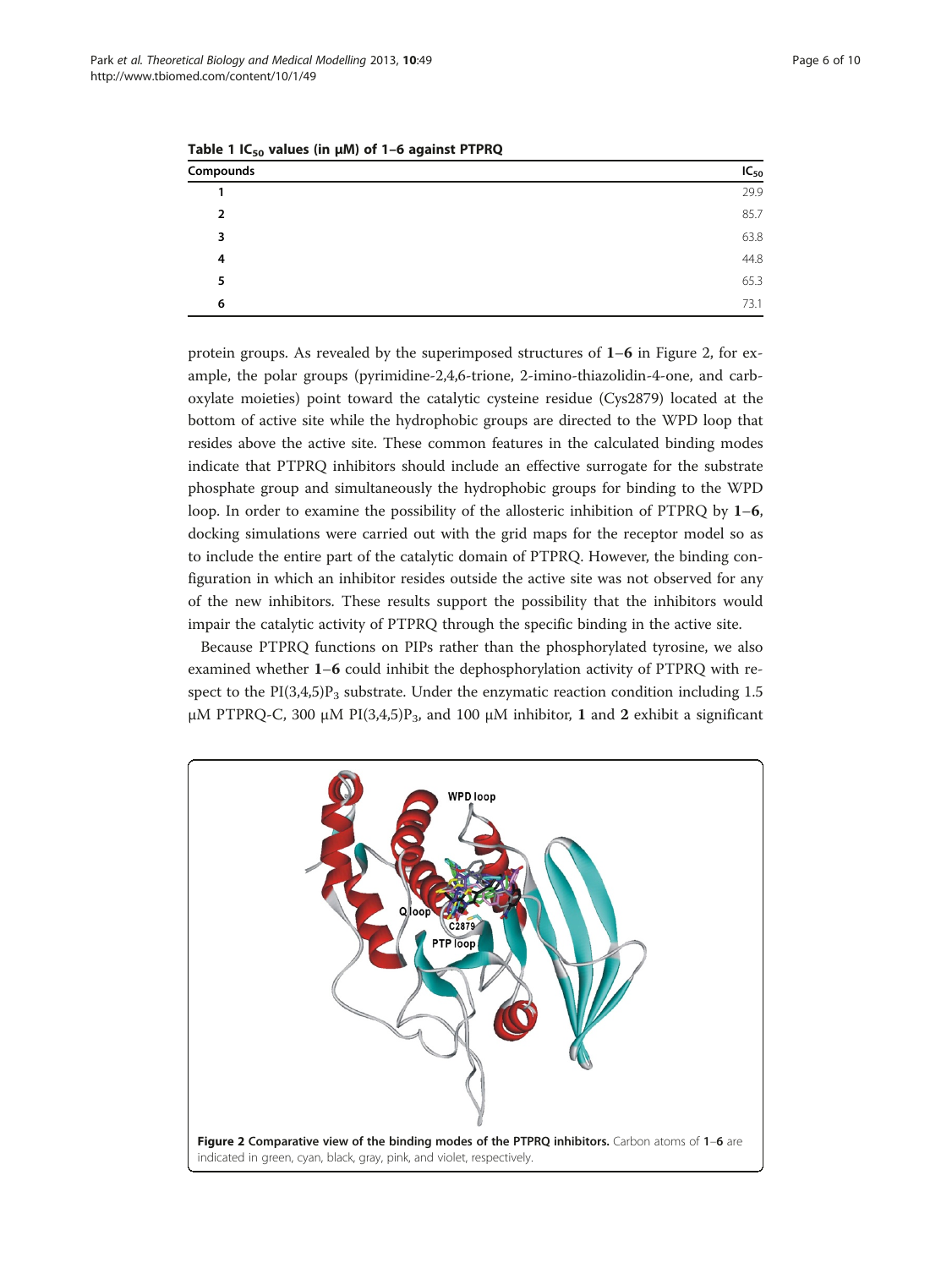inhibitory activity against the catalytic capability of PTPRQ (Figure 3). Treatments of 3 and 6 in the reaction mixture have also an effect of reducing PTPRQ activity although the extents of inhibition decrease significantly when compared to those of 1 and 2. These results confirm that 1, 2, 3, and 6 are capable of impairing the enzymatic activity of PTPRQ. However, the inhibitory activities 4 and 5 with respect to the catalytic hydrolysis of  $PI(3,4,5)P_3$  by PTPRQ could not be measured due to their nonspecific color reactions with the malachite green used for the detection of dephosphorylation. The development of a new assay method is underway so that the inhibitory activities of all putative inhibitors with respect to the lipid dephosphorylation of PTPRQ can be measured successfully.

We now turn to the identification of the detailed interactions responsible for the stabilization of PTPRQ inhibitors in the active site. The calculated binding mode of 1 in the active site is shown in Figure [4.](#page-7-0) The inhibitor appears to be in a close contact with Cys2879–Arg2885, Trp2845–Val2850, and Gln2923–Gln2927, which belong to the PTP, WPD, and Q loops, respectively. We note that the two aminocarbonyl oxygen atoms of 1 receive the hydrogen bonds from the backbone amidic nitrogen of Ala2881 and the side-chain amidic nitrogen of Gln2927. These two hydrogen bonds seem to play a role of anchor in positioning the inhibitor in the active site. It is also noteworthy that the two aminocarbonyl oxygens of 1 reside in the vicinity of the side-chain thiolate group of Cys2879 with the associated interatomic distances within 4.0 Å. Judging from the proximity to Cys2879 and the formation of the multiple hydrogen bonds in the active site, the pyrimidine-2,4,6-trione moiety of 1 is likely to serve as an effective surrogate for the substrate phosphate group. A stable hydrogen bond is also established between the terminal ester group of 1 and the side-chain guanidinium ion of Arg2885. The inhibitor 1 can be further stabilized in the active site of PTPRQ by van der Waals interactions of its nonpolor groups with the hydrophobic side chains of Trp2845, Pro2846, His2848, and Val2850. Thus, the overall structural features derived from docking simulations indicate that the inhibitory activity of 1 stems from the multiple hydrogen bonds and hydrophobic interactions established simultaneously in the active site.

Figure [5](#page-7-0) shows the lowest-energy binding mode of 2 in the active site of PTPRQ. The binding mode of 2 differs from that of 1 in that the role of hydrogen bond donor with

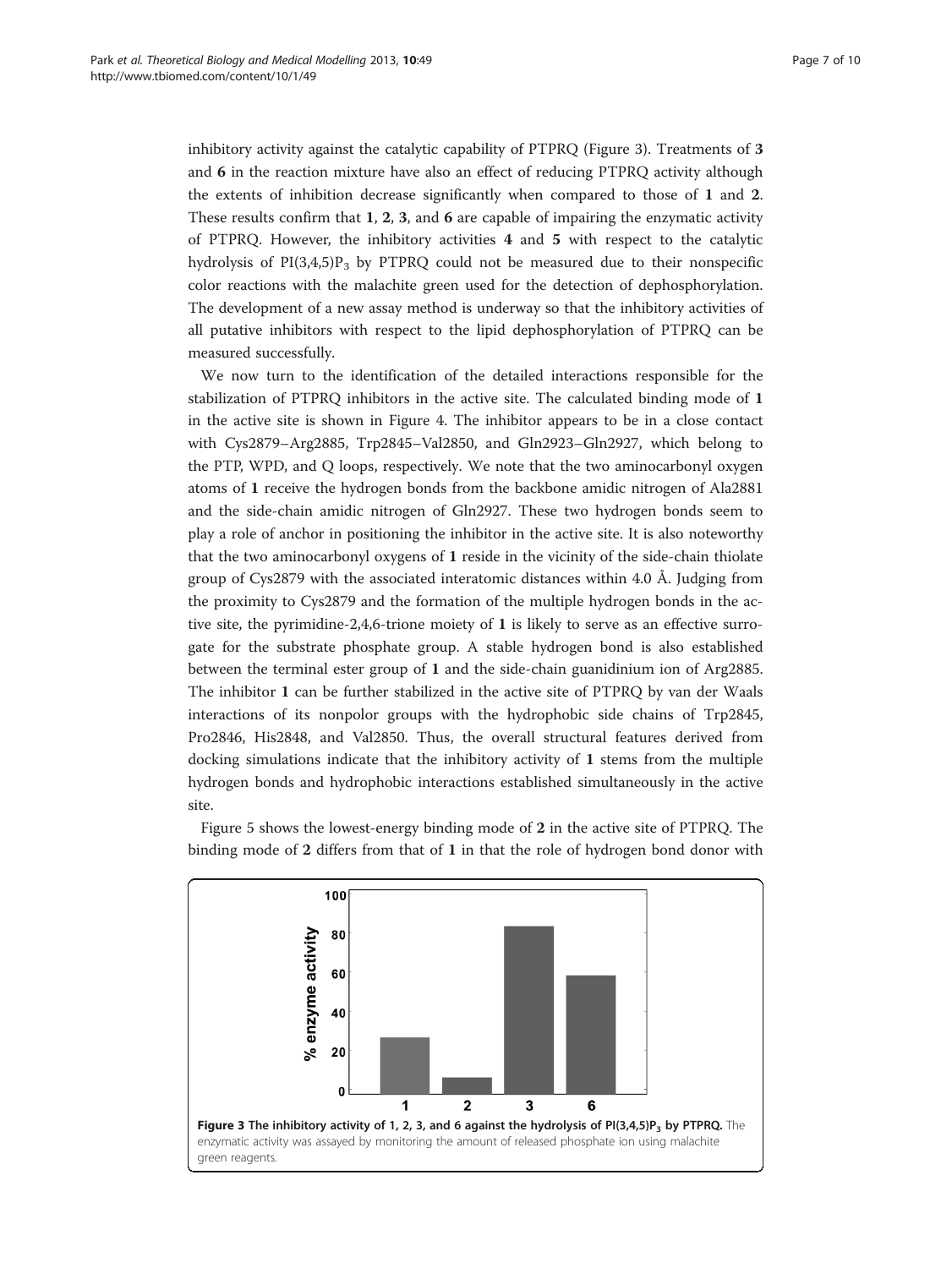

<span id="page-7-0"></span>

respect to the inhibitor aminocarbonyl oxygen is played by the backbone amidic groups of Arg2885 instead of Ala2881 and Gln2927. An additional hydrogen bond appears to be established between the side-chain guanidinium ion of Arg2885 and the pyrazole ring of 2, which should also be a significant binding force to stabilize the inhibitor in the active site. It is noteworthy that the number of hydrogen bonds decreases from three in the PTPRQ-1 to two in the PTPRQ-2 complex, which would have an effect of lowering the inhibitory activity. Hydrophobic interactions in the PTPRQ-2 complex are established in similar way to those in the PTPRQ-1 complex: two terminal phenyl rings of 2 form the van der Waals contacts with the side chains of Trp2845, Pro2846, His2848, and Val2850. Therefore, the relatively lower inhibitory activity of 2 than 1 can be attributed to the loss of one hydrogen bond. Binding modes of 3–6 appear to be similar to those of 1 and 2 in that the terminal carboxylate and the aromatic groups

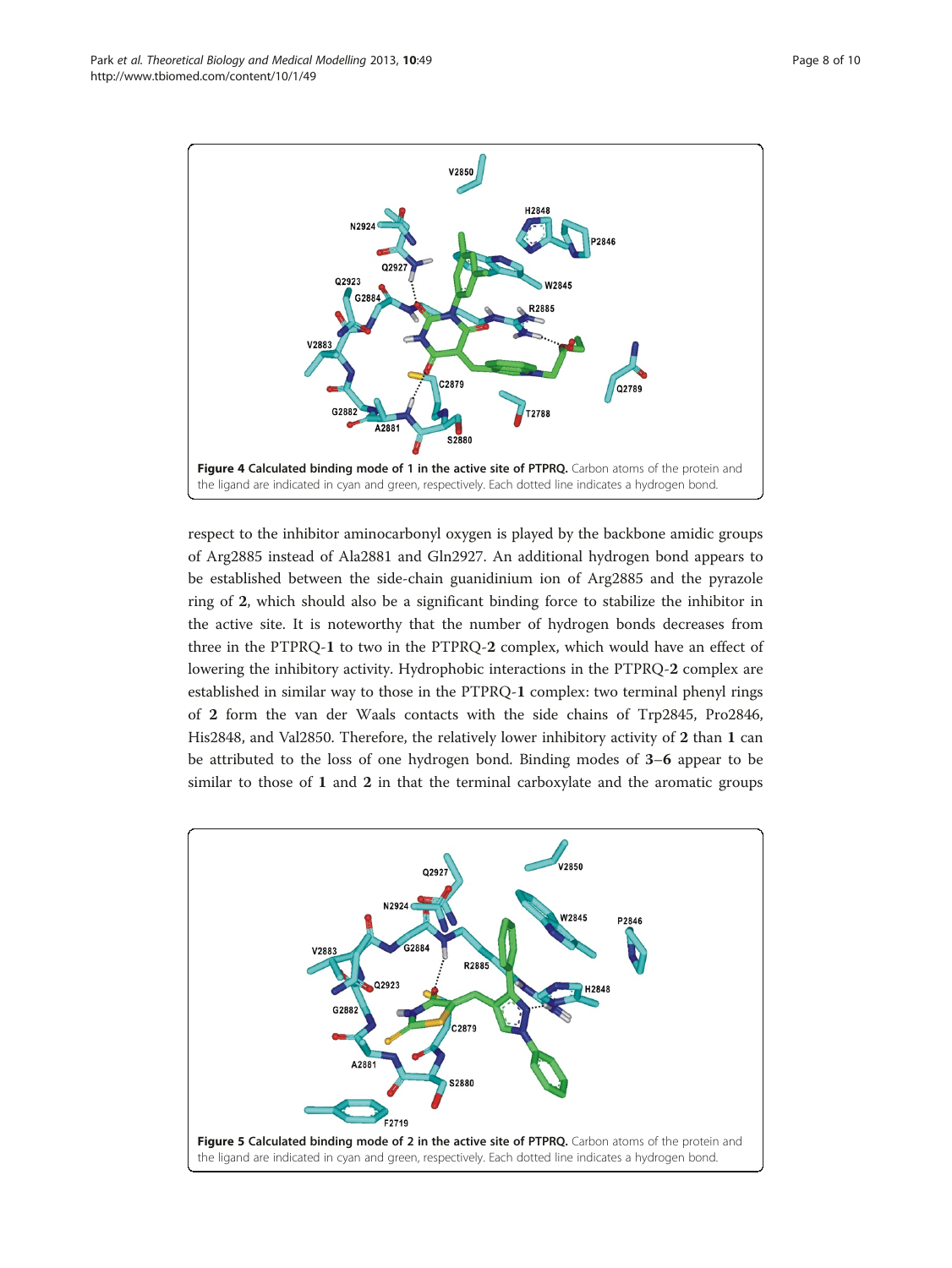| Compounds      | % inhibition at 100 µM for PTPRQ | % inhibition at 100 µM for PTPRO |
|----------------|----------------------------------|----------------------------------|
|                | $71.1 \pm 0.8$                   | $94.4 \pm 0.5$                   |
| $\overline{2}$ | $57.7 \pm 0.4$                   | $94.2 + 1.5$                     |
| 3              | $50.9 \pm 2.2$                   | $48.7 \pm 2.1$                   |
| 4              | $82.6 \pm 0.2$                   | $95.0 \pm 3.5$                   |
| 5              | $62.5 \pm 1.6$                   | $95.0 \pm 0.8$                   |
| 6              | $57.0 + 2.1$                     | $81.2 + 0.9$                     |

<span id="page-8-0"></span>Table 2 Comparison of the inhibitory activities of 1–6 for PTPRQ and PTPRO

are stabilized by the hydrogen bonds with the amino-acid residues around the PTP loop and the hydrophobic interactions with nonpolar residues on the WPD loop, respectively (data not shown here). It is thus found to be a common feature in binding modes of 1–6 that multiple hydrogen bonds and hydrophobic interactions contribute to the stabilization of the inhibitors in the active site of PTPRQ in a cooperative fashion.

Because the selectivity has been one of the most important issues in the development of phosphatase inhibitors, we compared the inhibitory activities of 1–6 for PTPRQ to those for its homologous protein, PTP receptor type O (PTPRO). These inhibition assays for selectivity were done in duplicates at the inhibitor concentration of 100 μM. As can be seen in Table 2, all six compounds have a significant inhibitory activity against both PTPRQ and PTPRO, which exemplifies the difficulty in the discovery of specific inhibitors. The simultaneous inhibitions of PTPRQ and PTPRO by 1–6 are actually not surprising because they share a highly conserved catalytic module. To obtain the specific inhibitors for PTPRQ, therefore, it seems that some chemical groups should be added to  $1-6$  in such a way that the resulting derivatives can be stabilized not only in the active site but also in other peripheral binding pockets.

## Conclusions

In summary, we have identified six novel inhibitors of PTPRQ by applying a computeraided drug design protocol involving the structure-based virtual screening with docking simulations under consideration of the effects of ligand solvation in the scoring function. These inhibitors are expected to have desirable physicochemical properties as a drug candidate and reveal a moderate activity with  $IC_{50}$  values ranging from 29.9 to 85.7 μM. Therefore, each of the newly discovered inhibitors deserves consideration for further development by SAR studies to optimize the antiobestic activities. The results of binding mode analysis with docking simulations indicate that the inhibitors can be stabilized in active site by the simultaneous establishment of multiple hydrogen bonds and van der Waals contacts.

## Additional file

[Additional file 1:](http://www.biomedcentral.com/content/supplementary/1742-4682-10-49-S1.doc) Contains the structures of virtual hits without significant inhibitor potency for PTPRQ.